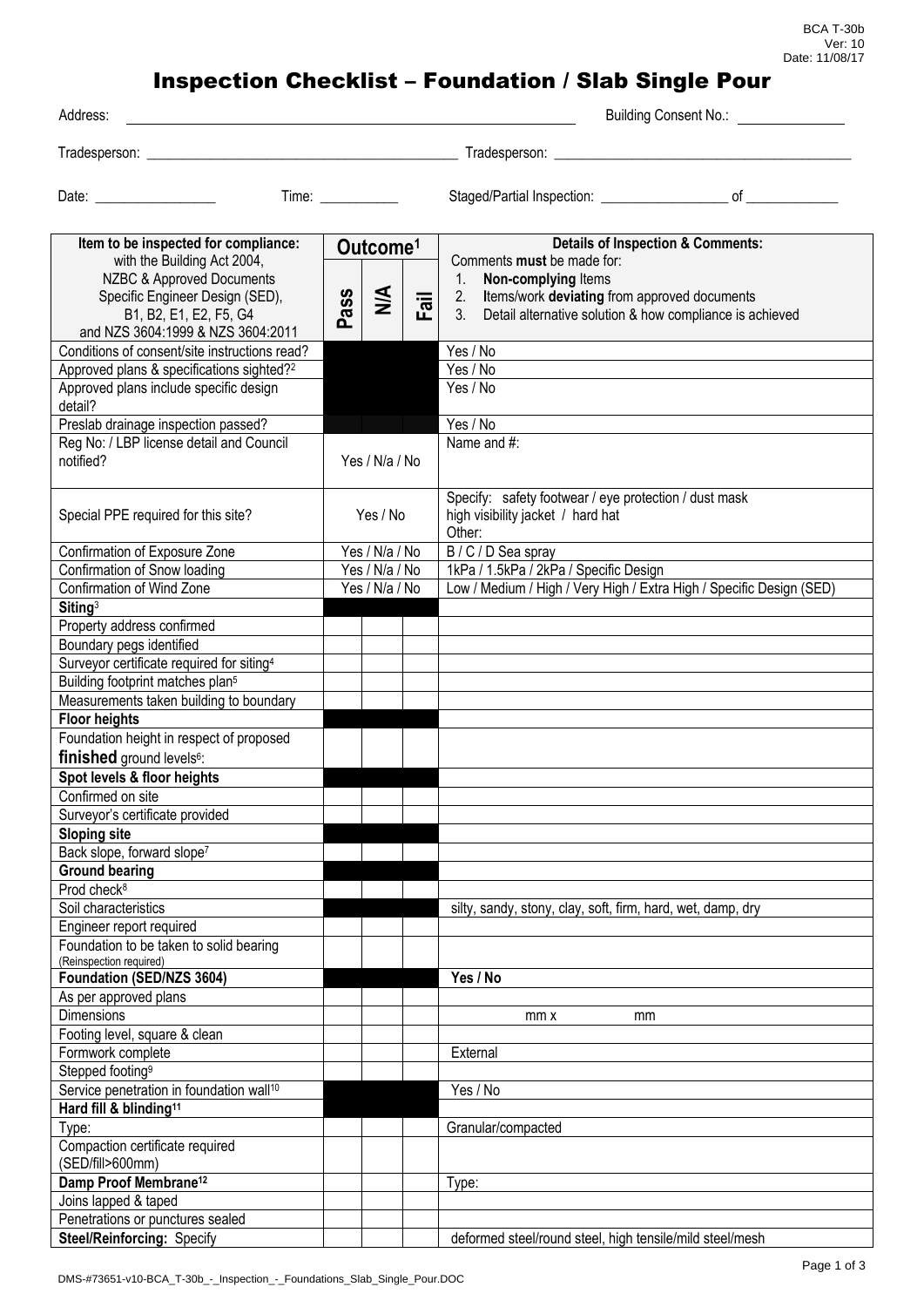## Inspection Checklist – Foundation / Slab Single Pour

| Item to be inspected for compliance:                                                                                                                       |      | Outcome <sup>1</sup> |             | <b>Details of Inspection &amp; Comments:</b>                                                                                                                                                         |
|------------------------------------------------------------------------------------------------------------------------------------------------------------|------|----------------------|-------------|------------------------------------------------------------------------------------------------------------------------------------------------------------------------------------------------------|
| with the Building Act 2004,<br>NZBC & Approved Documents<br>Specific Engineer Design (SED),<br>B1, B2, E1, E2, F5, G4<br>and NZS 3604:1999 & NZS 3604:2011 | Pass | $\leq$               | lig<br>Fail | Comments must be made for:<br>$1_{\cdot}$<br>Non-complying Items<br>Items/work deviating from approved documents<br>2.<br>Detail alternative solution & how compliance is achieved<br>3 <sub>l</sub> |
| Horizontal bar size                                                                                                                                        |      |                      |             | Size & number:                                                                                                                                                                                       |
| Starter bar size & spacing                                                                                                                                 |      |                      |             | Size:                                                                                                                                                                                                |
| Reinforcing placed & tied correctly <sup>13</sup>                                                                                                          |      |                      |             |                                                                                                                                                                                                      |
| Starters bent into slab                                                                                                                                    |      |                      |             |                                                                                                                                                                                                      |
| Mesh <sup>14 &amp; 15</sup>                                                                                                                                |      |                      |             | Specify:                                                                                                                                                                                             |
| Main bar cover 75mm cover to ground,<br>50mm cover to boxing                                                                                               |      |                      |             |                                                                                                                                                                                                      |
| Slab thickness                                                                                                                                             |      |                      |             | mm                                                                                                                                                                                                   |
| All reinforcing clean & supported on bar<br>chairs                                                                                                         |      |                      |             |                                                                                                                                                                                                      |
| Post Footings <sup>16</sup>                                                                                                                                |      |                      |             |                                                                                                                                                                                                      |
| Set out as per plan - dimensions                                                                                                                           |      |                      |             |                                                                                                                                                                                                      |
| Concrete specified on plans                                                                                                                                |      |                      |             | Note: advise builder delivery docket needs to be provided,<br>MpA                                                                                                                                    |
| (Residential Only)                                                                                                                                         |      |                      |             | if other than 17.5 MpA                                                                                                                                                                               |
| Notes <sup>17</sup> :                                                                                                                                      |      |                      |             |                                                                                                                                                                                                      |
|                                                                                                                                                            |      |                      |             |                                                                                                                                                                                                      |
|                                                                                                                                                            |      |                      |             |                                                                                                                                                                                                      |
|                                                                                                                                                            |      |                      |             |                                                                                                                                                                                                      |
|                                                                                                                                                            |      |                      |             |                                                                                                                                                                                                      |
|                                                                                                                                                            |      |                      |             |                                                                                                                                                                                                      |
| <b>Amended plans required?</b>                                                                                                                             |      |                      | Yes / No    | Officer:                                                                                                                                                                                             |
| <b>Amended specifications required?</b>                                                                                                                    |      |                      | Yes / No    |                                                                                                                                                                                                      |
| <b>Reinspection required?</b>                                                                                                                              |      |                      | Yes / No    | Signed:                                                                                                                                                                                              |
| Site instruction issued?                                                                                                                                   |      |                      | Yes / No    |                                                                                                                                                                                                      |
| Foundation inspection passed?                                                                                                                              |      |                      | Yes / No    | Date:                                                                                                                                                                                                |

<sup>1</sup> Pass = Compliance with approved plans & documentation, N/A = Not applicable to this project, Fail = Non-compliance with approved plans & documentation

<sup>&</sup>lt;sup>2</sup> Approved stamped site plan, foundation plan, cross section drawings, truss layout and fixing detail, specifications, engineer detail, floor plan, drainage plan, effluent disposal site plan and detail

<sup>3</sup> Refer to BLG-001p Policy on when to check the siting of proposed buildings during inspections and BLG-002p Policy on when to require surveyor's certificates as a condition of a resource consent

<sup>4</sup> Boundaries to be defined by surveyor for siting within 200mm of boundary or for structures sited 1m from the boundary – to be confirmed by PBO, Snr BOs

<sup>5</sup> Any change to the approved plans may affect site coverage and boundary issues. Check with Planning Officer **before** approving any further work

<sup>6</sup> NZS 3604:1999 Section 7.5.2 & Fig 7.10 / NZS 3604:2011 Section 7.5.2 & Fig 7.11

<sup>7</sup> Sloping sites > 11°, refer to Tonkin Taylor report

*<sup>8</sup>* NZS 3604:1999 Section 3.1 / NZS 3604:2011 Section 3.1 Prod check around entire foundation at maximum 2m centers and all corners if soft ground is found, identify area of soft ground, note in comments field

<sup>9</sup> NZS 3604:1999 Section 6.11.4 / NZS 3604:2011 Section 6.11.4

<sup>10</sup> Penetration to provide adequate fall for all discharge waste

<sup>11</sup> NZS 3604:1999 Section 7.5.3 / NZS 3604:2011 Section 7.5.3

<sup>12</sup> NZS 3604:1999 Section 7.5.4 – 7.5.7 / NZS 3604:2011 Section 7.5.4 – 7.5.7

<sup>13</sup> NZS 3604:1999 Section 6.11.7 & 7.5.8 and Figs 7.12, 7.13, 7.14 & 7.15 / NZS 3604:2011 Section 6.11.7 & 7.5.8 and Figs 7.13, 7.14 & 7.16 <sup>14</sup> NZS 3604:1999 Section 7.5.8 / NZS 3604:2011 Section 7.5.8